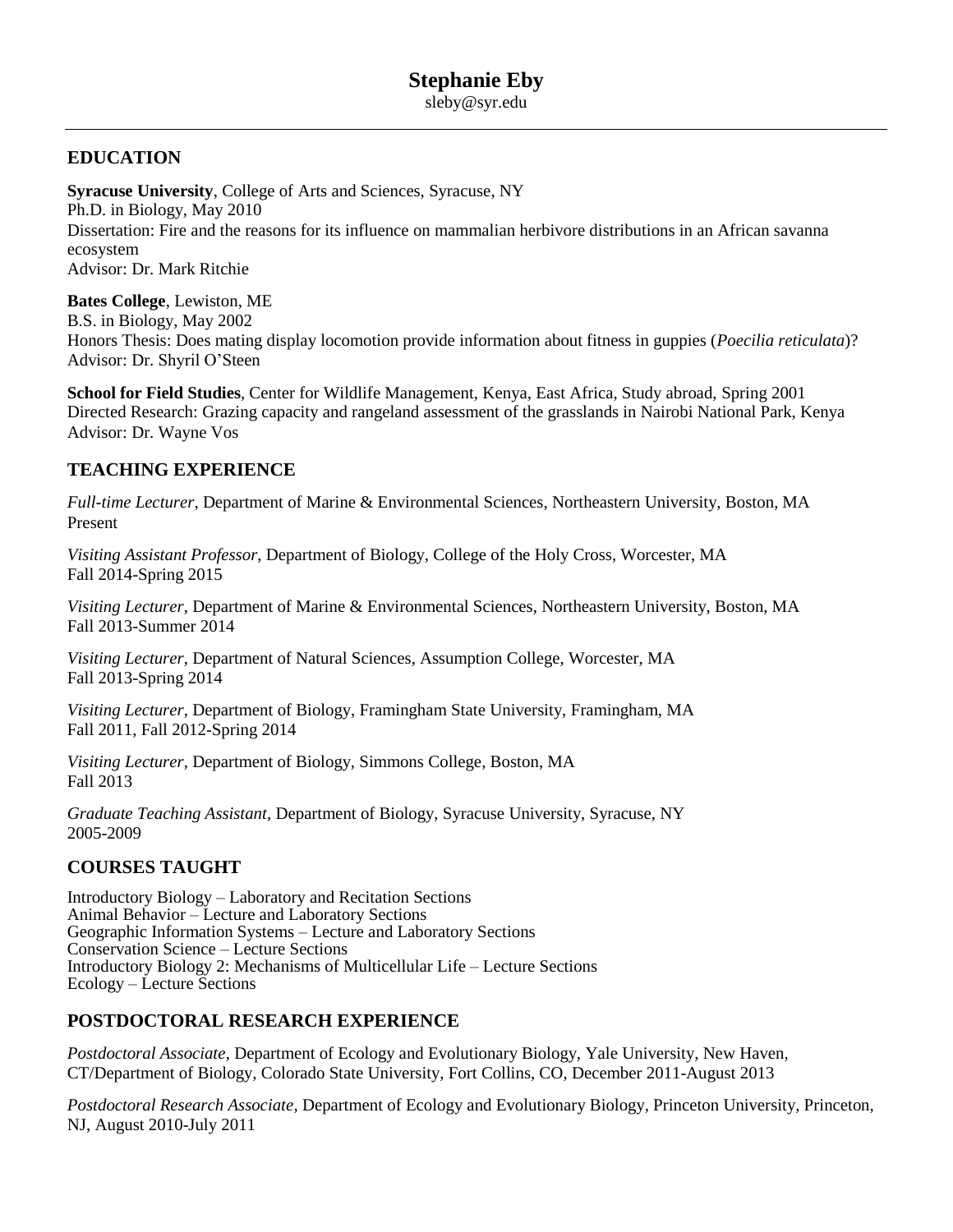#### **INVITED PRESENTATIONS** (since 2009)

- Eby, S. The effects of herbivore loss and fire on plant communities in a North American and South African savanna grassland. Marine Biological Laboratory Ecosystems Center Seminar Series, April, 21 2015.
- Eby, S. Does the Serengeti National Park's fire management plan help improve tourists' experiences? Babson Science Seminar, Babson College, February, 20 2014.
- Eby, S. Do ferocious predators or yummy food influence herbivore preference for burned areas? Biology Department Seminar, Stonehill College, December 6, 2013.
- Eby, S. Fire and the reasons for its influence on mammalian herbivore distributions in an African savanna ecosystem. Natural Science Seminar Series, Assumption College, October 21, 2013.
- Eby, S. Fire as a management tool: Impacts on African herbivores and carnivores. Wildlife Conservation Society, May 26, 2011.
- Eby, S. Ferocious predators and yummy food influence herbivore preference for burned areas. Woods Hole Research Center, April 29, 2011.
- Eby, S. Herbivore attraction to burned areas in Serengeti National Park, Tanzania: Increased nutrition or decreased predation? Biology Department Seminar, Union College, April 23, 2009.
- Eby, S. Does predation or nutrition determine herbivore distribution? Tufts Ecology Reading Group, Tufts University, March 13, 2009.

#### **PROFESSIONAL PRESENTATIONS** (since 2009)

- Eby, S., M.D. Smith, A.K. Knapp, S.L. Collins, N. Govender, K. Kirkman, R.W.S. Fynn, D.E. Burkepile, N. Hagenah, K. Matchett, D. Thomson, S.E. Koerner, K. Wilcox and C.E. Burns. Grazing and fire have differing impacts on plant communities in North American and South African savanna grasslands. Ecological Society of America Annual Meeting, August 2012, Portland, Oregon.
- Eby, S. The impact of burning on herbivore distributions: Examining the roles of bottom-up and top-down processes. Ecological Society of America Annual Meeting, August 2011, Austin, Texas.
- Eby, S. Fire as a management tool: Impacts on mammalian herbivores. Student Conference on Conservation Science, November 2010, New York, New York.
- Eby, S.L. and M.E. Ritchie. The impact of burning on lion (*Panthera leo*) habitat choice in an African savanna. Ecological Society of America Annual Meeting, August 2010, Pittsburgh, Pennsylvania.
- Eby, S., M.E. Ritchie and E.P. Mayemba. Fire and its impacts on herbivore distributions in Serengeti National Park, Tanzania. 7<sup>th</sup> TAWIRI Scientific Conference, December 2009, Arusha, Tanzania.
- Eby, S.L. and M.E. Ritchie. The role of predators and plant nutrients in herbivore preference for burned areas in Serengeti National Park, Tanzania. Ecological Society of America Annual Meeting, August 2009, Albuquerque, New Mexico.
- Eby, S. Is increased nutrition or decreased predation the reason for herbivore attraction to burned areas in Serengeti National Park, Tanzania? Ontario Ecology and Ethology Colloquium, April 2009, Queen's University, Kingston, Ontario.
- Eby, S. Does predation or nutrition determine herbivore distribution? 33<sup>rd</sup> Annual Ecology and Evolutionary Biology Graduate Student Symposium, January 2009, Cornell University, Ithaca, New York.

#### **PUBLICATIONS**

Eby, S., J. Dempewolf, R.M. Holdo, and K.L. Metzger. 2015. Fire in the Serengeti Ecosystem: history, drivers, and consequences. In *Serengeti IV: Sustaining biodiversity in a coupled human-natural system*. A.R.E. Sinclair, K.L. Metzger, S.A.R. Mduma, and J.M. Fryxell (eds), pp. 73-104. The University of Chicago Press: Chicago.